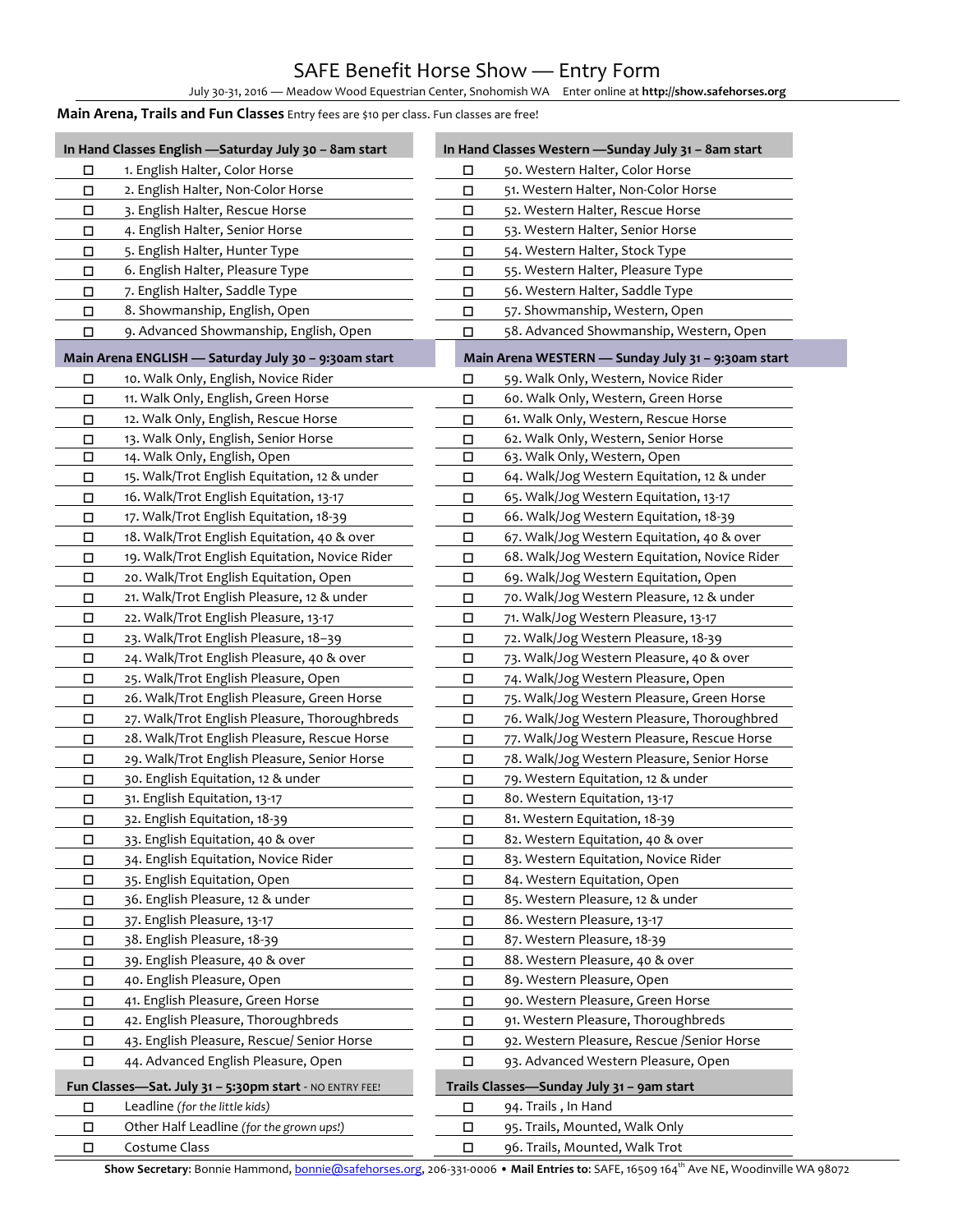# SAFE Benefit Horse Show — Entry Form

July 30-31, 2016 — Meadow Wood Equestrian Center, Snohomish WA Enter online at **http://show.safehorses.org**

### **REGISTRATION FORM**

| High Point Age Division:                                                          |  | Novice Rider? |
|-----------------------------------------------------------------------------------|--|---------------|
| $\Box$ 12 & under $\Box$ 13-17 $\Box$ 18-39 $\Box$ 40 & over $\Box$ Yes $\Box$ No |  |               |
|                                                                                   |  |               |
| Horse Age: <b>□</b> Mare Gelding (NO STALLIONS)                                   |  |               |
| My horse is a (check all that apply): $\Box$ Thoroughbred (TIP # $\Box$ )         |  |               |
| Rescue Horse   Green Horse   Senior Horse (18 or over)                            |  |               |

| <b>ENTRY FEES</b>                                        |                  |  |
|----------------------------------------------------------|------------------|--|
| Main Arena and Trails Classes _________ x \$10 per class |                  |  |
| Dressage Classes __________ x \$25 per class             |                  |  |
| Western Dressage __________ x \$25 per class             |                  |  |
| Ranch Riding Classes __________ x \$20 per class         |                  |  |
| Ranch Riding Jackpot Class - \$30 entry fee              |                  |  |
| Hunter Classes _______________ x \$15 per class          |                  |  |
| Stalls - Day Stall, Saturday ______ x \$30 per stall     |                  |  |
| Stalls - Day Stall, Sunday ______ x \$30 per stall       |                  |  |
| Stalls - Saturday arrival/Sunday departure x \$60        |                  |  |
| Stalls - Friday arrival/Saturday departure ______ x \$60 |                  |  |
| Stalls - Friday arrival/Sunday departure _____ x \$75    |                  |  |
| Please stable me with:                                   |                  |  |
|                                                          |                  |  |
| RV Camping with Hookups ______ nights x \$50 per night   |                  |  |
| Camping (No Hookups) _____ nights x \$25 per night       |                  |  |
| Barbecue Dinner _______ x \$20 per person                |                  |  |
| Vegetarian Dinner x \$20 per person                      |                  |  |
| <b>TOTAL</b>                                             |                  |  |
| Payment Enclosed (make checks payable to SAFE)           |                  |  |
| VISA Card No.                                            |                  |  |
| MasterCard Exp Date:                                     | CVV <sub>2</sub> |  |

### **ENTRY CLOSING DATES:**

Entries close **Sunday, July 26. All riders must pre-enter this show!**

## **Ranch Riding — Saturday July 30**

Ranch Riding entry fees are \$20 per class, except Jackpot Class which is \$30 (\$15 of the entry fee goes to Prize Money)

- □ 101 Ranch Conformation
- $\Box$  102 Ranch Riding, 17 & under
- $\Box$  103 Ranch Riding, 18 & over
- □ 104 Ranch Riding, Open
- $\square$  105 Saddleseat Equitation, Open
- $\Box$  106 Ranch Riding Open JACKPOT Class (\$30)

### **Western Dressage — Saturday July 30**

Entry fees are \$25 per class. May enter same class twice.

- $\Box$  107 USEF Intro, TOC test:
- □ 108 USEF Basic, TOC test:
- $\Box$  109 USEF Level 1-2, TOC test:
- $\square$  110 WD Musical Freestyle level:
- $\Box$  111 WD Pas de Deux (both riders must enter separately)

#### **Dressage — Sunday July 31**

Entry fees are \$25 per class. May enter same class twice.

| □                                                          | 200                                                                 | Intro Level A                                   |  |
|------------------------------------------------------------|---------------------------------------------------------------------|-------------------------------------------------|--|
| п                                                          | 201                                                                 | Intro Level B                                   |  |
| п                                                          | 202                                                                 | Intro Level C                                   |  |
| п                                                          | 203                                                                 | Training Level Test 1                           |  |
| п                                                          | 204                                                                 | Training Level Test 2                           |  |
| □                                                          | 205                                                                 | Training Level Test 3                           |  |
| □                                                          | 206                                                                 | First Level, Test 1                             |  |
| п                                                          | 207                                                                 | First Level, Test 2                             |  |
| п                                                          | 208                                                                 | First Level, Test 3                             |  |
| п                                                          | 209                                                                 | Second Level, TOC - test:                       |  |
| п                                                          | 210                                                                 |                                                 |  |
| Ω                                                          | 211                                                                 | Fourth Level, TOC - test:                       |  |
| п                                                          | FEI,TOC – test:<br>212<br><u> 1980 - Jan Barnett, mars et al. (</u> |                                                 |  |
| □                                                          | 213                                                                 | Musical Freestyle - level:                      |  |
| п                                                          | 214                                                                 | Pas de Deux (both riders must enter separately) |  |
| Hunters — Sunday July 31<br>Entry fees are \$15 per class. |                                                                     |                                                 |  |
| Teat Dales                                                 |                                                                     |                                                 |  |

# Trot Poles  $\square$  Hunter Round  $\square$  Equitation Round  $\square$  Handy Hunter Cross Rails  $\square$  Hunter Round  $\square$  Equitation Round  $\square$  Handy Hunter

## 2' Verticals  $\Box$  Hunter Round  $\Box$  Equitation Round  $\Box$  Handy Hunter

By my signature, I hereby release the Show Management, SAFE and Meadow Wood Equestrian Center (MWEC) from any claim or loss, damage or injury incurred at this show or as a result of any action made or caused by those participating in this show in any capacity. Neither SAFE nor MWEC will be responsible for any loss or accident to owner, rider, guests, horse or equipment during this show. I hereby agree to adhere to the provisions of RCW 4.24.530-540 regarding liability risks inherent to equine activities in the state of Washington. Presentation of signed entry form shall be deemed understanding and acceptance of the rules located on the third page of this entry form.

| Participant<br>'nrintea<br>Name<br>. .             | ાષ્ટ્રાdture.   |
|----------------------------------------------------|-----------------|
| if Participant is under 18 years<br>old.           |                 |
| Name of<br>arent/(<br>' printed<br>.Guardian<br>`` | ۱or،<br><br>، ر |

Show Secretary: Bonnie Hammond, bonnie@safehorses.org, 206-331-0006 • Mail Entries to: SAFE, 16509 164<sup>th</sup> Ave NE, Woodinville WA 98072